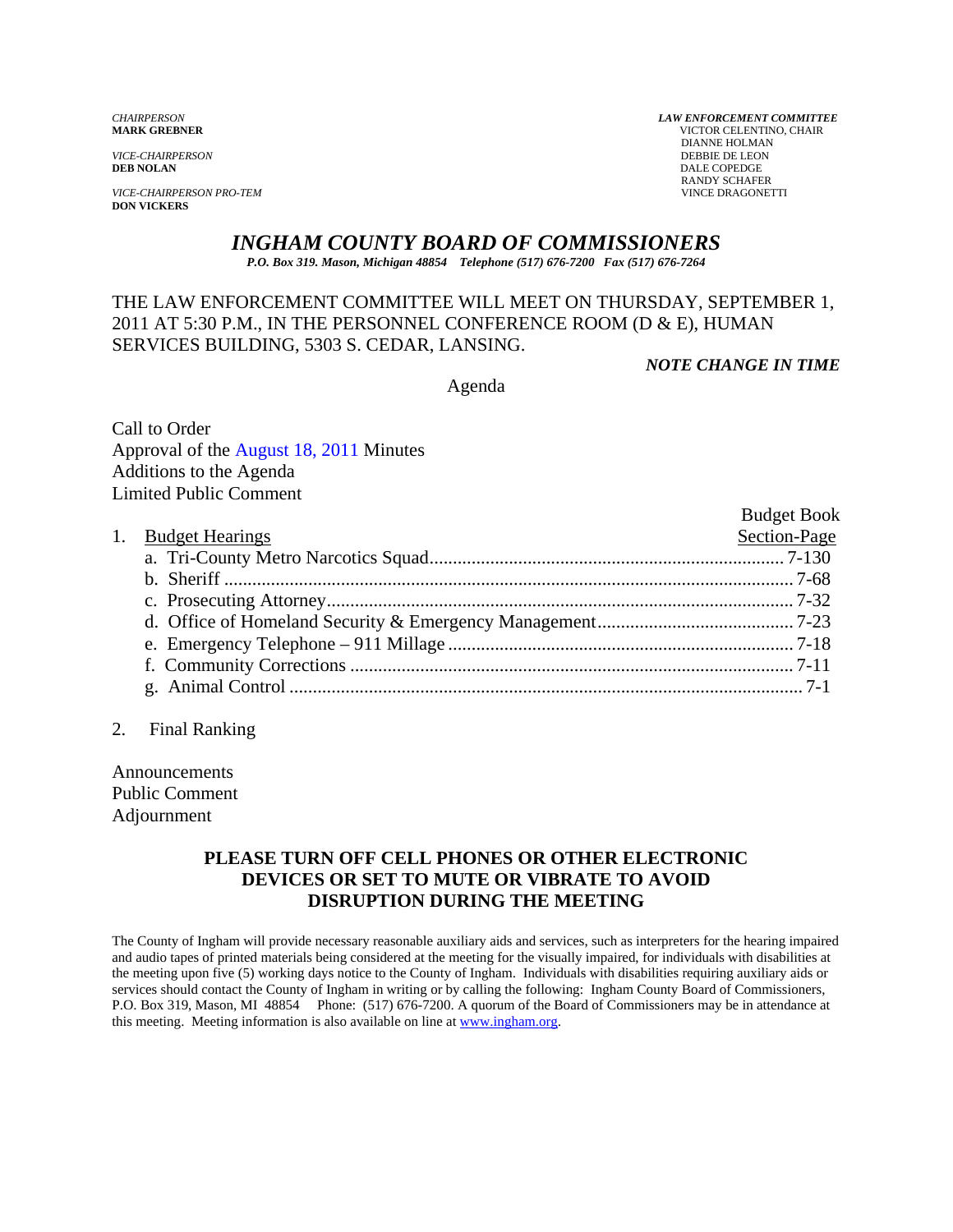#### LAW ENFORCEMENT COMMITTEE August 18, 2011 **Minutes**

<span id="page-1-0"></span>

| <b>Members Present:</b> | Victor Celentino, Dianne Holman, Debbie De Leon, Dale<br>Copedge, Randy Schafer, Vince Dragonetti, Board Chairperson Grebner |
|-------------------------|------------------------------------------------------------------------------------------------------------------------------|
| Members Absent:         | <b>None</b>                                                                                                                  |
| Others Present:         | John Neilsen, Tom Shewchuk, Allan Spyke, and others                                                                          |

The meeting was called to order by Chairperson Celentino at 6:31 p.m. in the Personnel Conference Room "D & E" of the Human Services Building, 5303 S. Cedar Street, Lansing.

Approval of the July 14, 2011 Minutes The July 14, 2011 Minutes were approved as amended.

Page 3, Paragraph 3, 3rd sentence, add after the word that "**LEED energy conservation measures designed into the"**

### MOTION CARRIED UNANIMOUSLY.

Additions to the Agenda None.

Limited Public Comment None.

MOVED BY COMM. SCHAFER, SUPPORTED BY COMM. HOLMAN, TO APPROVE A CONSENT AGENDA FOR THE FOLLOWING ITEMS:

- 1. Animal Control Resolution to Authorize a Part-Time Veterinary Position for the Purpose of Addressing the Veterinary Care and Spay and Neuter of Shelter Animals at the Animal Control Department
- 2. Ingham County Office of Homeland Security & Emergency Management Resolution to Recommend Entering into Contract with West Shore Services, Inc. and VisionAIR, Inc. Utilizing Homeland Security Grant Program (HSGP) Funds
- 3. Controller/Administrator's Office / 911
	- a. Resolution Authorizing a Contract with VisionAir for the Ingham County Sheriff's Office VisionMOBILE Police Work Technology Station Software Project Module on the New VisionAIR Computer Aided Dispatch (CAD) System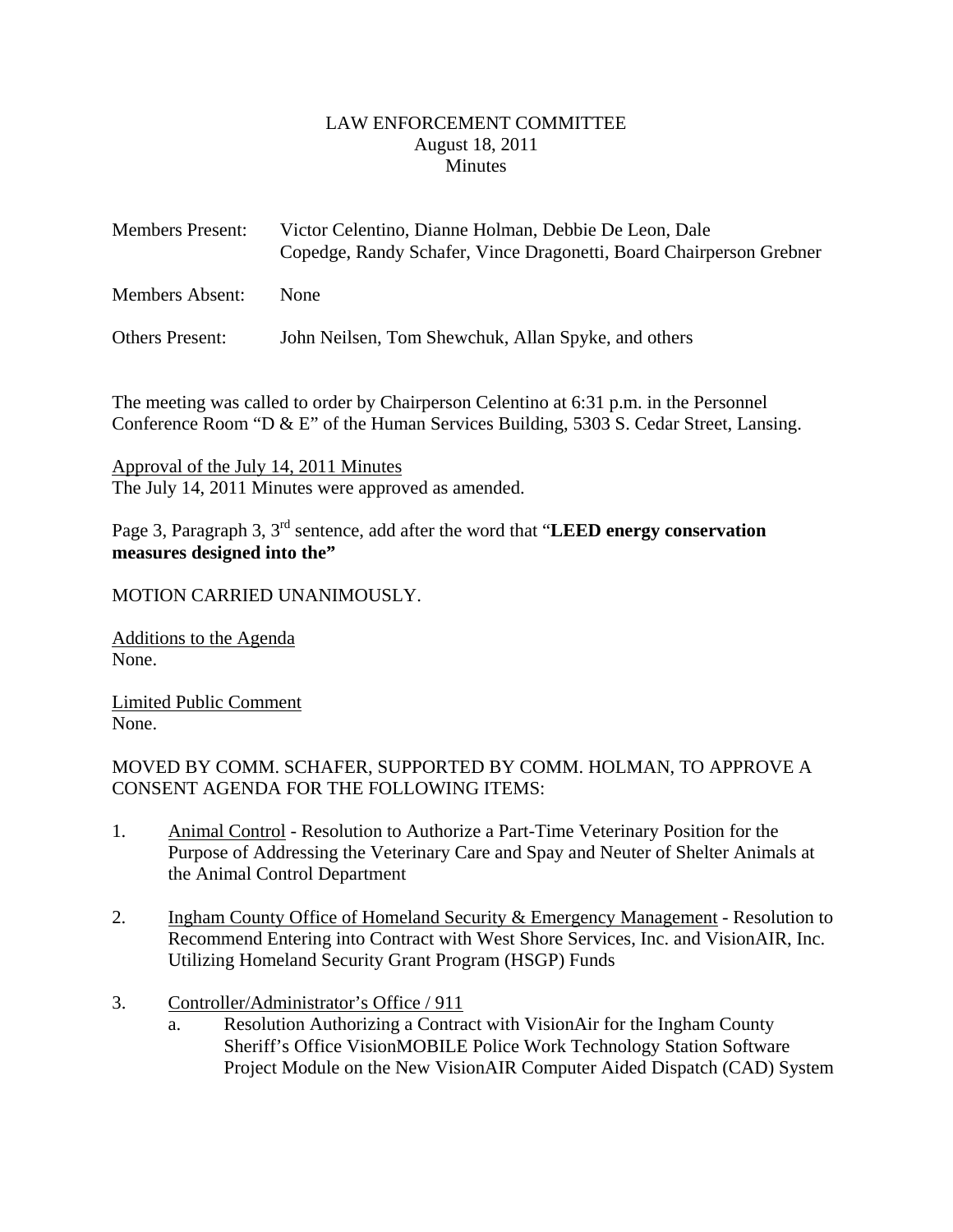b. Resolution to Authorize Entering into an Agreement with Advanced Wireless Telecom to Purchase a New 911 Phone System with Eaton, Clinton, and Livingston County

#### MOTION CARRIED UNANIMOUSLY. Absent: Comm. Copedge

# MOVED BY COMM. SCHAFER, SUPPORTED BY COMM. HOLMAN, TO APPROVE THE ITEMS ON THE CONSENT AGENDA.

### MOTION CARRIED UNANIMOUSLY. Absent: Comm. Copedge

### 3. Controller/Administrator's Office / 911

c. Update on 911 Consolidated Dispatch Center Project (*No Materials*)

Mr. Neilsen informed the Committee that the Building Authority has authorized Clark Construction to proceed with the 9-1-1 Center, and are now waiting for the building permit to be formally approved by the City of Lansing. Construction is anticipated to begin as early as next week. Undersheriff Spyke and Mr. Shewchuk complimented Mr. Neilsen on a fine job in chairing the Committee.

Mr. Neilsen stated there is a formal Ingham County consolidated construction schedule. He highlighted that the schedule plans for the building to be enclosed by the middle of December 2011, substantial completion by March 13, 2012, and an occupancy permit by April 17, 2012. Additionally, the date of the integration process (employee merger) will begin on April 17, 2012. He noted landscaping will be done at a later date when weather permits. Mr. Neilsen stated that the Committee could expect a construction update in September.

Mr. Neilsen informed the Committee that during the next round of meetings the City of Lansing and East Lansing will present their operational budgets. He noted the budgets should be for 10 months, and will be the last before the County takes over. Additionally, the 10 month budget may need to be adjusted if the construction is delayed.

Comm. Grebner asked if there would be any employee integration problems. Mr. Neilsen stated most of the problems are resolved and there are methods in the legacy agreement that will resolve the other problems.

Mr. Neilsen stated that the County approved project of MSU installing a new tower for WKAR is tentatively scheduled for Monday or Tuesday. He further stated that the reason for the long delay in implementation was due to cost. He noted the transmission changeover will take two to four hours, and public safety officials are aware of the changeover issues.

(Comm. Copedge arrived at 6:35 p.m.)

Mr. Neilsen commented on Agenda Items 3 a & b. informing the Commissioners that the 9-1-1 Advisory Committee met earlier today and made the recommendations for both of these items.